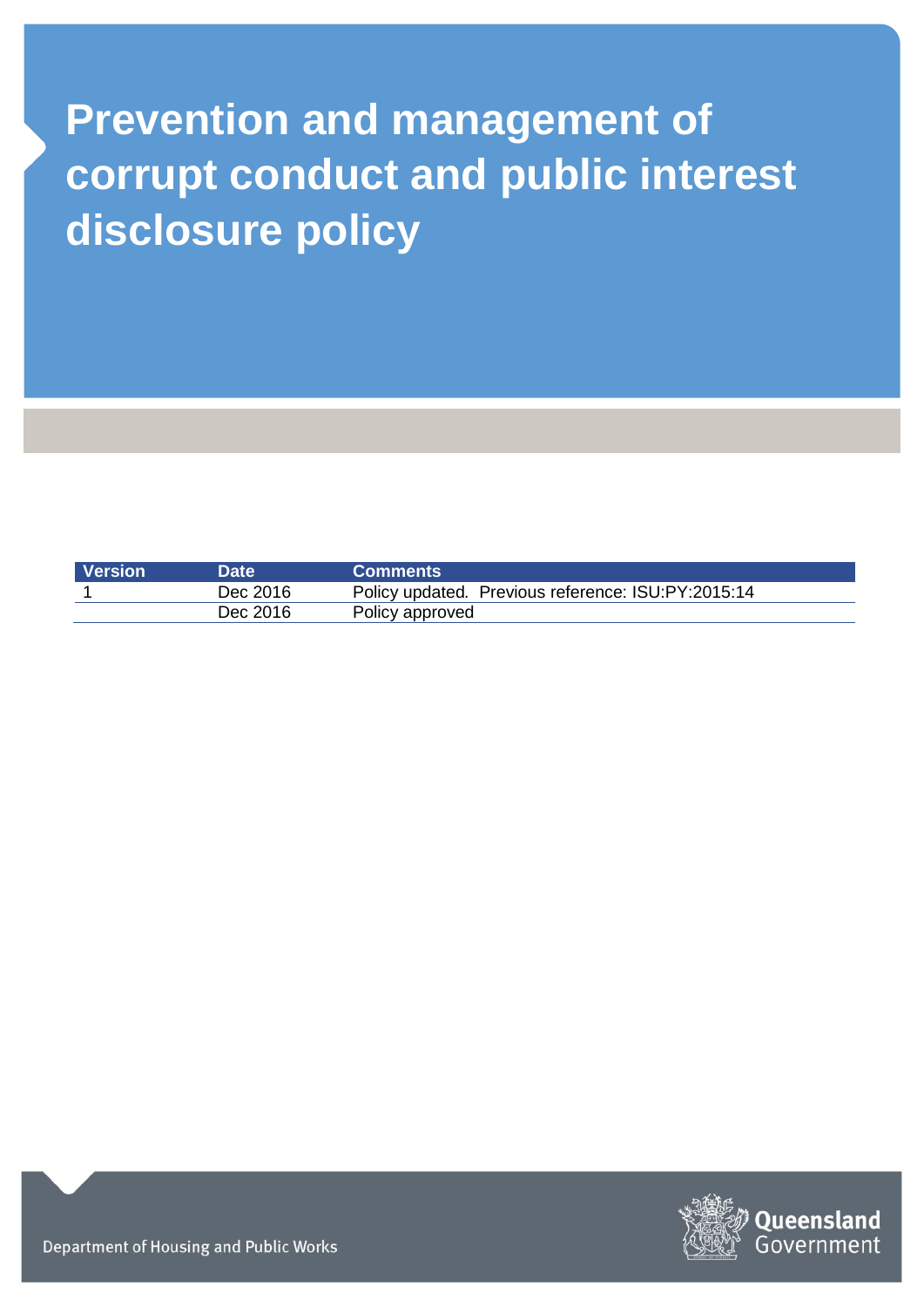## **1 Purpose**

This policy has been formulated to:

- support high standards of professional and ethical conduct within the Department of Housing and Public Works (the department)
- prevent corrupt conduct in the department
- facilitate the effective notification, assessment and management of complaints of suspected corrupt conduct and public interest disclosures (PIDs) within the department in accordance with the *[Crime](https://www.legislation.qld.gov.au/LEGISLTN/CURRENT/C/CrimeandCorruptionA01.pdf)  [and Corruption Act 2001 \(Qld\)](https://www.legislation.qld.gov.au/LEGISLTN/CURRENT/C/CrimeandCorruptionA01.pdf)* (CC Act) and the *[Public Interest Disclosure Act 2010 \(Qld\)](https://www.legislation.qld.gov.au/LEGISLTN/CURRENT/P/PubIntDisA10.pdf)* (PID Act).

This policy forms part of the department's overall approach to integrity management and should be read in conjunction with the *[Prevention and management of corrupt conduct and public interest disclosure](https://www.hpw.qld.gov.au/aboutus/Complaints/Pages/Default.aspx)  [procedure](https://www.hpw.qld.gov.au/aboutus/Complaints/Pages/Default.aspx)*, the *[Code of Conduct for the Queensland Public Service \(PSC\),](http://www.premiers.qld.gov.au/publications/categories/policies-and-codes/code-of-conduct.aspx)* the *[Complaints management](https://www.hpw.qld.gov.au/aboutus/Complaints/Pages/Default.aspx)  [policy](https://www.hpw.qld.gov.au/aboutus/Complaints/Pages/Default.aspx)*, the *[Fraud and corruption prevention policy](https://www.hpw.qld.gov.au/aboutus/Pages/default.aspx)*, the *[Use of ICT facilities and devices polic](https://hpwqld.sharepoint.com/sites/intranet/ResourceCentre/PoliciesProcedures/Pages/IT.aspx)*y and the *[Risk management policy](https://hpwqld.sharepoint.com/sites/intranet/ResourceCentre/PoliciesProcedures/Pages/Risk.aspx)*.

This policy applies to all employees and contractors working for the department regardless of whether they are permanent, temporary, full-time, part-time or casual employees, volunteers and/or on secondment from another department. For the purposes of this policy, the term contractor includes onhired temporary labour services (agency staff) and sub-contractors.

## **2 Policy statement**

#### **The department's commitment**

The department is committed to:

- implementing awareness initiatives and internal control systems to prevent and/or minimise corrupt conduct
- promoting public confidence in the way suspected corrupt conduct of the Director-General is dealt with
- promoting accountability, integrity and transparency in the way the department deals with a complaint that is suspected to involve, or may involve, corrupt conduct of the Director-General
- promoting the public interest by facilitating complaints of corrupt conduct and PIDs which relate to the department
- ensuring that allegations of suspected corrupt conduct and PIDs, including those made anonymously, are properly assessed and appropriately dealt with
- ensuring that appropriate consideration is given to the interests of employees who are the subject of a complaint or PID
- taking appropriate action on proven corrupt conduct and wrongdoing by employees, suppliers, providers and other external parties, and
- affording support and protection from reprisals to people making PIDs.

Complaints of corrupt conduct and PIDs will be dealt with in accordance with the *[Prevention and](https://www.hpw.qld.gov.au/aboutus/Complaints/Pages/Default.aspx)  [Management of Corrupt Conduct and Public Interest Disclosure Procedure](https://www.hpw.qld.gov.au/aboutus/Complaints/Pages/Default.aspx)*.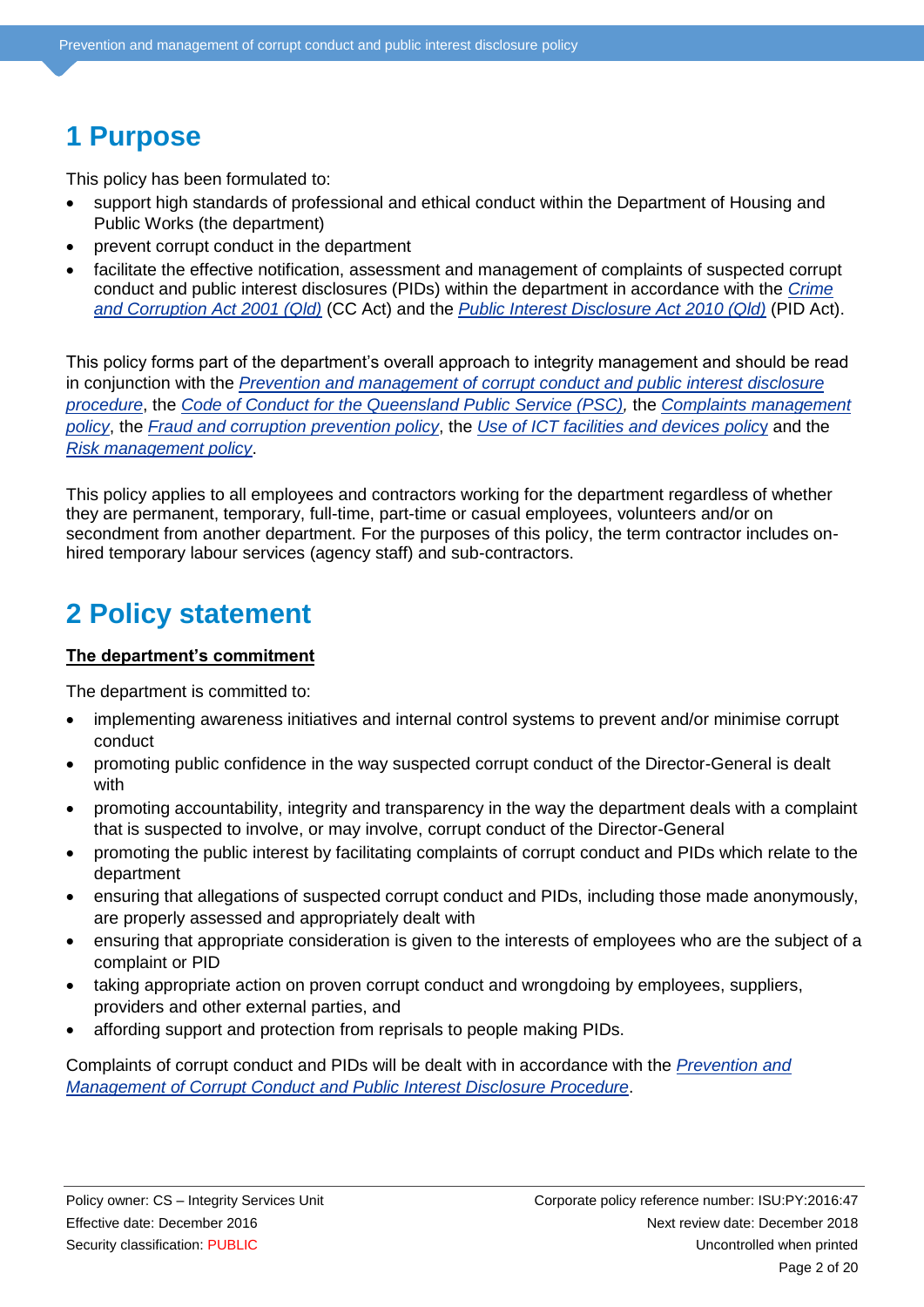#### **Reporting suspected corrupt conduct and PIDs**

All persons working for and with the department **must** report suspected corrupt conduct. This applies even where the suspected corrupt conduct relates to someone working in, or who has worked in, a Unit of Public Administration outside the department (for example, someone working in another government department or a local council).

The department expects its suppliers, providers and other external parties to report suspected corrupt conduct.

Suspected corrupt conduct and PIDs about the department or its staff can be reported to:

- the Director-General, or
- the Assistant Director-General, Corporate Services, or
- the department's Integrity Services Unit, or
- a supervisor/manager, or
- the Minister for Housing and Public Works, or
- a Member of the Legislative Assembly, or
- a person to whom such a report may otherwise lawfully be made (for example, if the alleged corrupt conduct/PID involves a criminal offence, it may be reported to a member of the Queensland Police Service).

Suspected corrupt conduct can also be reported to the Crime and Corruption Commission (CCC).

Complaints about suspected corrupt conduct happening within another government department or other Unit of Public Administration can be reported to the chief executive of the other department or unit (or to an officer of the entity who has the function of receiving or taking action on the type of information being disclosed). PIDs can also be reported to an entity which has the function of receiving or taking action on the type of information being disclosed, for example if a PID involves a significant public safety matter it can be made to Workplace Health and Safety Queensland.

#### **Complaints about the Director-General**

The [CC](https://www.legislation.qld.gov.au/LEGISLTN/CURRENT/C/CrimeandCorruptionA01.pdf) Act requires that the department has a policy that addresses how the department will deal with a complaint that involves, or may involve, corrupt conduct of a public official. The Director-General is the public official of the department.

Section 48A(2) of the CC Act provides that the policy may nominate a person other than the Director-General to notify the CCC of the complaint and deal with the complaint under the Act on behalf of the Director-General.

Having regard to section 48A(2) and (3) of the CC Act, this policy nominates the Assistant Director-General, Corporate Services, or – in the absence or unavailability of the Assistant Director-General – the Manager, Integrity Services Unit, to:

- notify the CCC of any complaint that involves, or may involve, the Director-General under section 38 of the CC Act; and
- deal with the complaint under section 44 of the CC Act, subject to the CCC's monitoring role when:
	- o directions issued under section 40 of the CC Act apply; or
	- o pursuant to section 46, the CCC refers the complaint to the nominated person to deal with.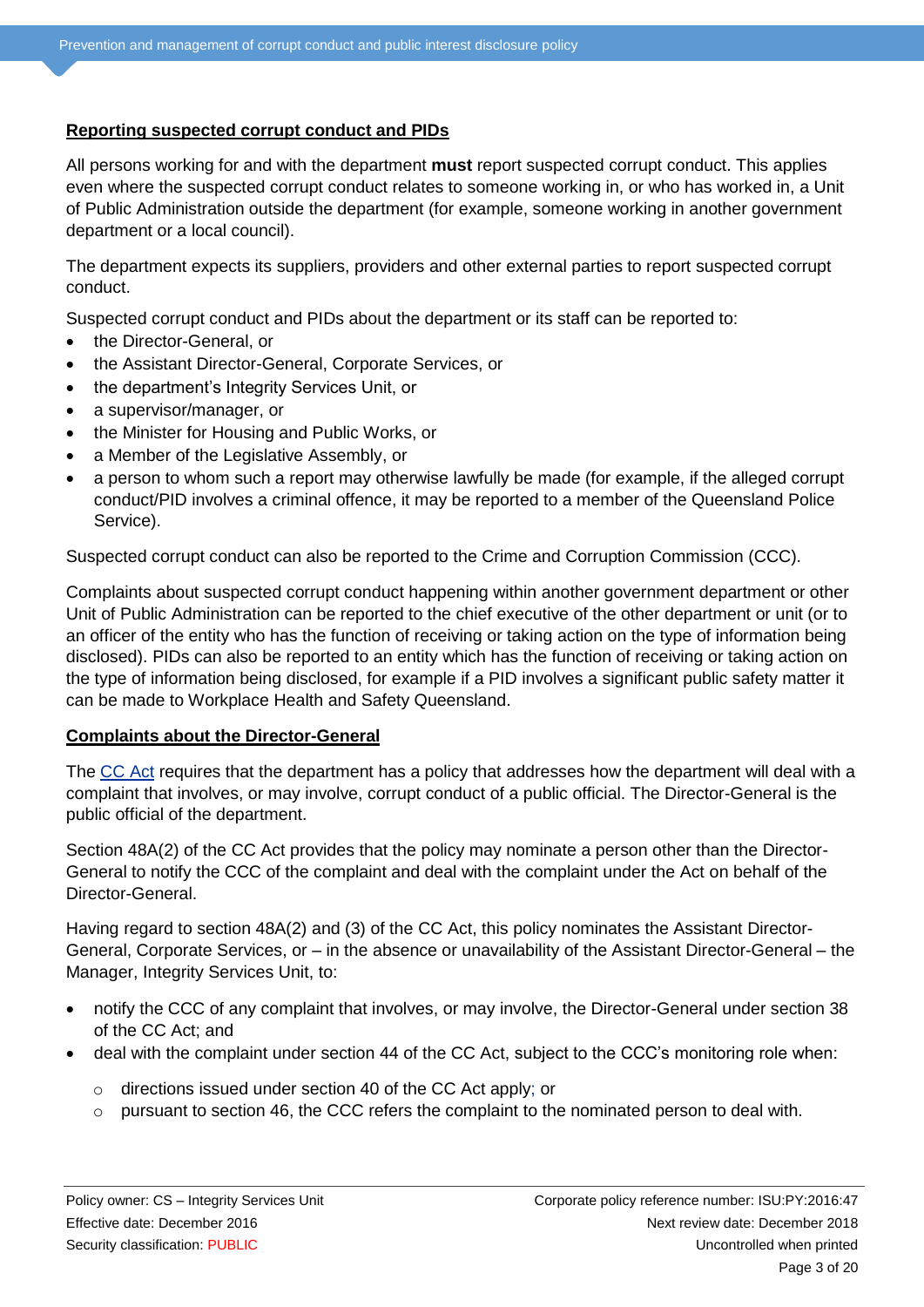Where a complaint involves, or may involve, the Director-General personally, it can be reported to:

- the Assistant Director-General, Corporate Services, or
- the Minister for Housing and Public Works, or
- a Member of the Legislative Assembly, or
- the CCC, or
- a person to whom such a report may otherwise lawfully be made (for example, if the alleged corrupt conduct involves a criminal offence, it may be reported to a member of the Queensland Police Service).

The department's procedure for dealing with a complaint that involves, or may involve, corrupt conduct of the Director-General is detailed in the *[Prevention and Management of Corrupt Conduct and Public](https://www.hpw.qld.gov.au/aboutus/Complaints/Pages/Default.aspx)  [Interest Disclosure Procedure](https://www.hpw.qld.gov.au/aboutus/Complaints/Pages/Default.aspx)*.

#### **If in doubt – report**

If there is any uncertainty about whether a matter constitutes corrupt conduct – the matter ought to be reported. If guidance or support is required, contact the Integrity Services Unit.

Complaint information should be treated as strictly confidential.

## **3 Responsibilities**

Key roles and responsibilities are as follows:

## **3.1 Director-General and Assistant Director-General Corporate Services**

The Director-General and the Assistant Director-General Corporate Services (as the department's PID contact officer and nominated delegate) are responsible for:

- communicating the expectation that all persons working for and with the department are required to conduct their duties to high professional and ethical standards and always act in the public interest
- implementing appropriate awareness and control systems to prevent and effectively respond to suspected corrupt conduct
- notifying the CCC of a complaint, or information or matter ("complaint"), which the Director-General or the Assistant Director-General reasonably suspects involves, or may involve, corrupt conduct, in accordance with the CC Act
- assessing and dealing with a complaint about, or information or matter involving, corrupt conduct and PIDs within the department
- keeping the CCC informed of the contact details for the Director-General and the nominated person
- keeping the CCC informed of any proposed changes to this policy and consulting with the CCC when preparing any policy about how the department will deal with a complaint that involves or may involve corrupt conduct of the Director-General
- establishing procedures to protect employees who make PIDs from reprisals that are, or may be, taken against them in accordance with the PID Act.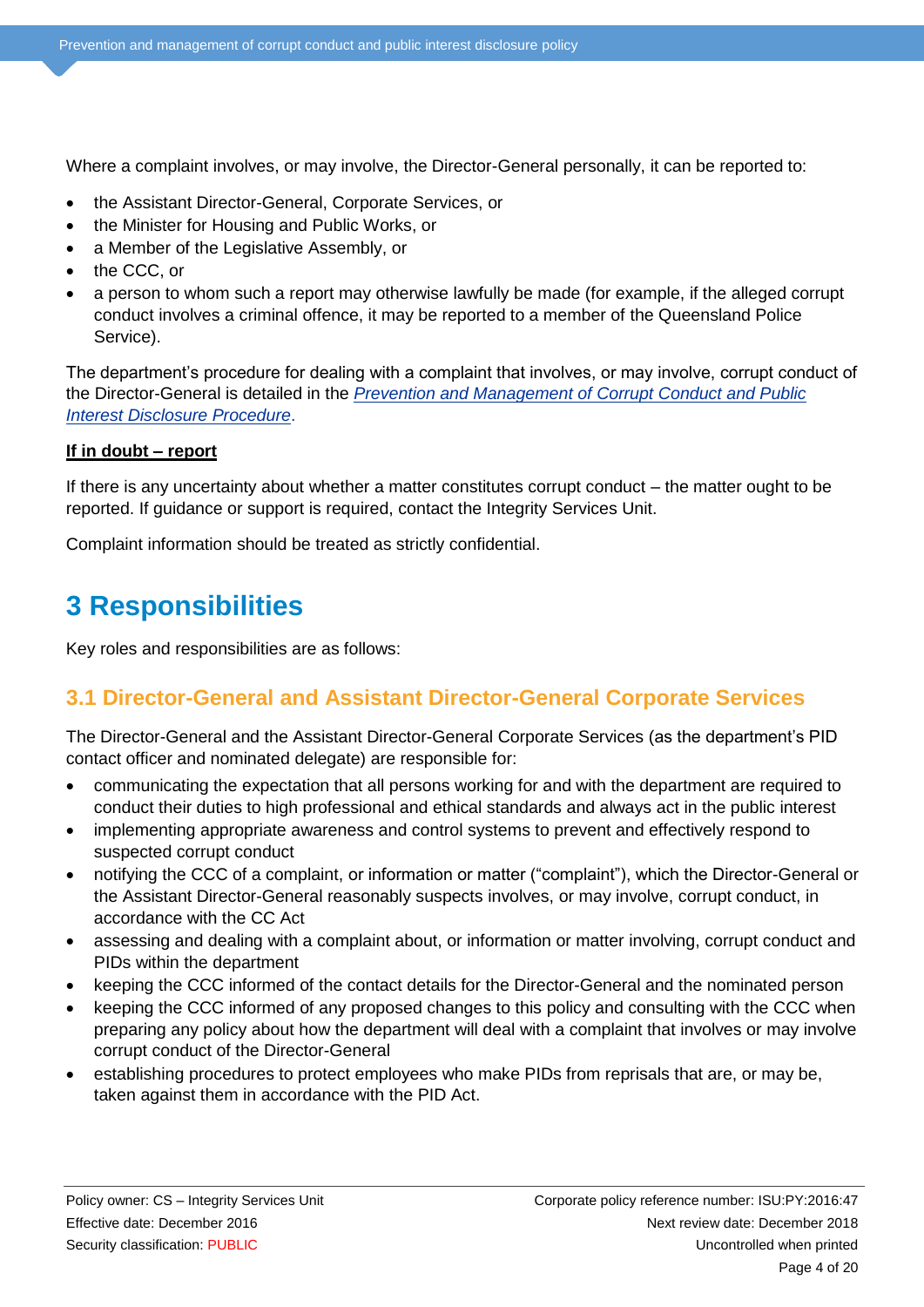## **3.2 Director-General**

The Director-General is responsible for:

- not taking any action in relation to a complaint about themselves unless requested to do so by the nominated person in consultation with the Minister for Housing and Public Works
- referring any complaint they receive about themselves that involves or may involve corrupt conduct to the nominated person.

### **3.3 Assistant Director-General Corporate Services**

The Assistant Director-General, Corporate Services (as the person nominated under section 48A of the CC Act) and – in the absence or unavailability of the Assistant Director-General – the Manager, Integrity Services Unit is responsible for:

- notifying the CCC of a complaint which the Assistant Director-General (or the Manager, Integrity Services Unit) reasonably suspects involves, or may involve, corrupt conduct of the Director-General
- informing the CCC and the Minister for Housing and Public Works that the Assistant Director-General (or the Manager, Integrity Services Unit) is the nominated person for the complaint
- dealing with a complaint about, or information or matter involving, corrupt conduct of the Director-**General**

in accordance with the *Crime and Corruption Act 2001 (Qld).*

### **3.4 Integrity Services Unit**

The Integrity Services Unit is responsible for:

- providing advice and information in relation to the prevention and the management of corrupt conduct and PIDs
- notifying the CCC of a complaint, or information or matter, which the Integrity Services Unit reasonably suspects involves, or may involve, corrupt conduct, subject to a direction issued by the CCC to the Director-General pursuant to section 40 of the CC Act
- assessing and dealing with a complaint about, or information or matters involving, or which may involve, corrupt conduct and PIDs within the department
- maintaining policies, procedures and records in regard to corrupt conduct and PIDs
- coordinating all high level departmental reporting relating to corrupt conduct and PIDs
- providing support to the Assistant Director-General, Corporate Services in the effective management of corrupt conduct and PIDs.

### **3.5 All departmental managers**

All departmental managers and supervisors are responsible for:

- **immediately** referring any complaints of suspected corrupt conduct or other PIDs which are received by them to the Director-General or the Assistant Director-General, Corporate Services or the Integrity Services Unit
- maintaining a workplace culture that values professionalism, integrity and diligence
- demonstrating positive ethical standards and values to employees through their own conduct and communications at work
- creating a supportive reporting environment
- providing appropriate support to employees who report suspected wrongdoing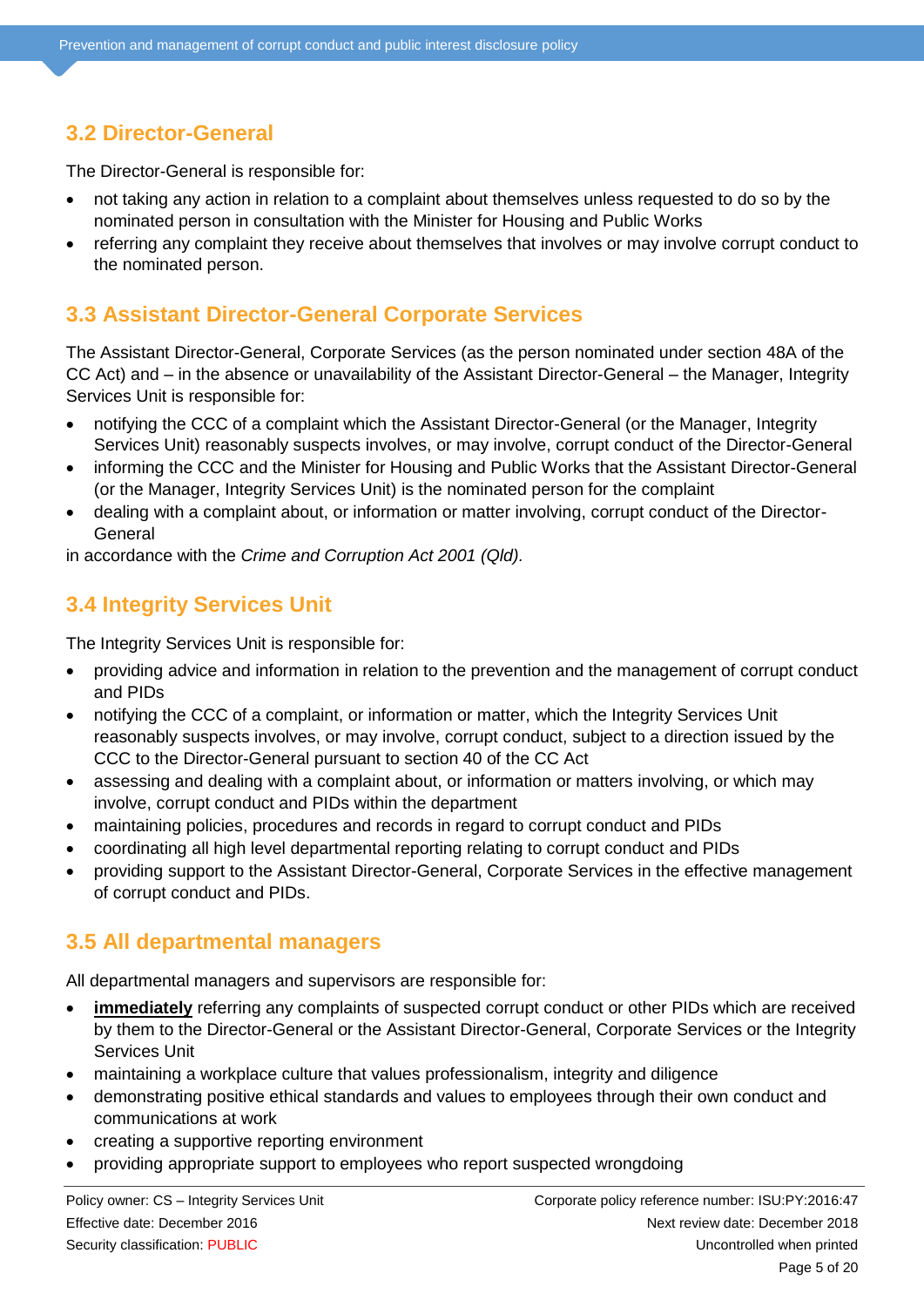- implementing appropriate controls to prevent harm to the department's assets and resources
- assisting employees to resolve ethical dilemmas, as required.

## **3.6 All persons working for and with the department**

All persons working for and with the department are responsible for:

- immediately reporting suspected corrupt conduct
- conducting their duties and work activities to a high professional and ethical standard
- seeking appropriate management guidance if they have an ethical dilemma
- cooperating fully with investigations into suspected corrupt conduct and PIDs
- maintaining the confidentiality of suspected corrupt conduct matters and PIDs in accordance with the *[Prevention and Management of Corrupt Conduct and Public Interest Disclosure Procedure](https://www.hpw.qld.gov.au/aboutus/Complaints/Pages/Default.aspx)*
- refraining from reprisal action (or inaction, as the case may be).

## **4 Delegations**

Duties and responsibilities as authorised in the Administration Delegation Schedule 1008(P) to deal with Public Interest Disclosures under the PID Act and corrupt conduct matters under the CC Act*.*

## **5 Reporting requirements**

The Integrity Services Unit is responsible for providing statistical reports on corrupt conduct matters and PIDs to the Director-General, the Deputy/Assistant Directors-General, as well as preparing other regulatory reporting as required.

## **6 Approval**

Robyn Turbit **Assistant Director-General, Corporate Services Date: 16 December 2016 Delegate of the Director-General**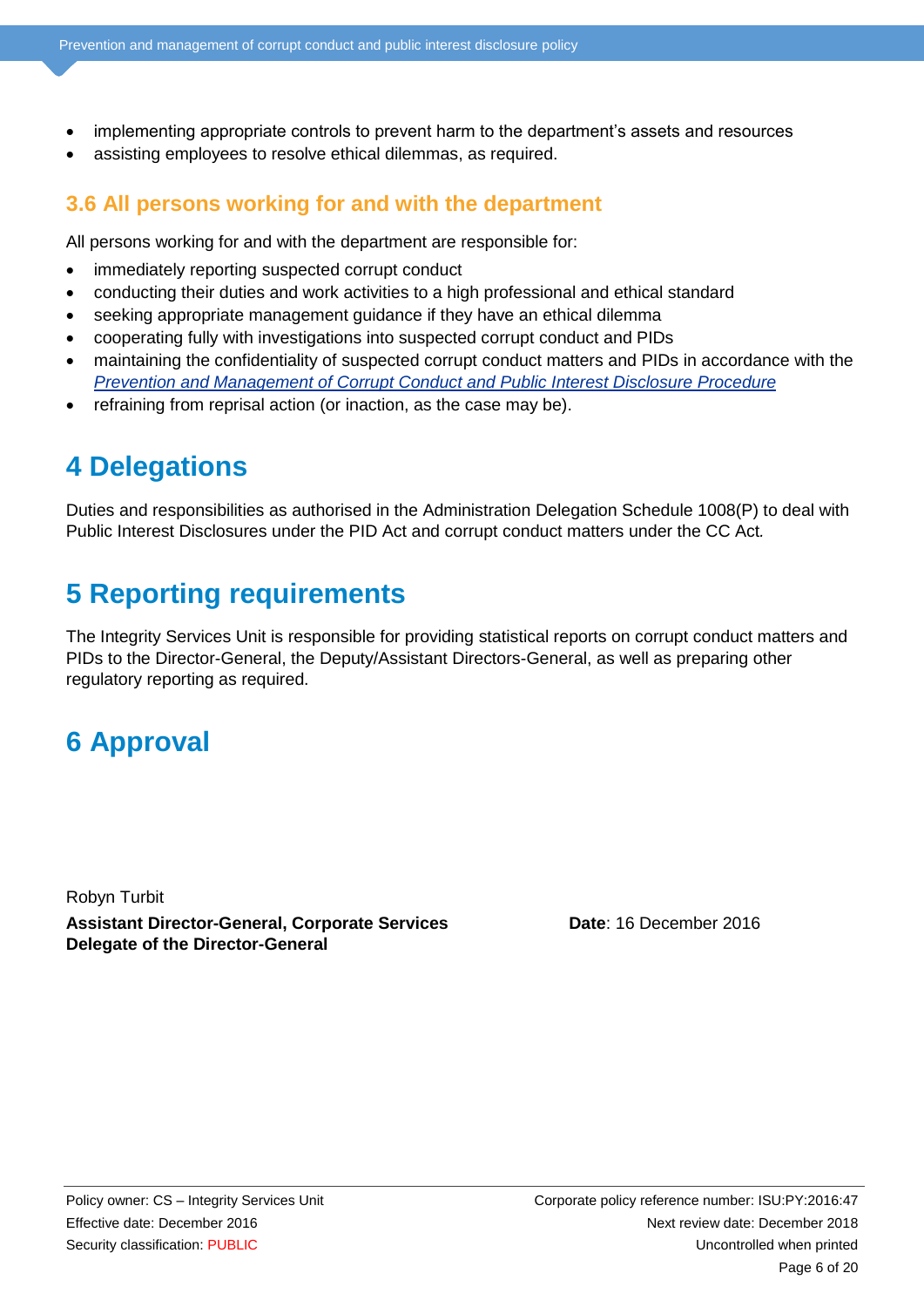**Attachment 1:** Contacts **Attachment 2:** Definitions **Attachment 3:** Examples of Conduct **Attachment 4:** References

### **Licence**

Prevention and management of corrupt conduct and public interest disclosure policy © The State of Queensland (Department of Housing and Public Works) 2016.



<http://creativecommons.org/licenses/by/4.0/deed.en>

This work is licensed under a Creative Commons Attribution 4.0 Australia Licence. You are free to copy, communicate and adapt this work, as long as you attribute by citing 'Prevention and management of corrupt conduct and public interest disclosure policy, State of Queensland (Department of Housing and Public Works) 2016'.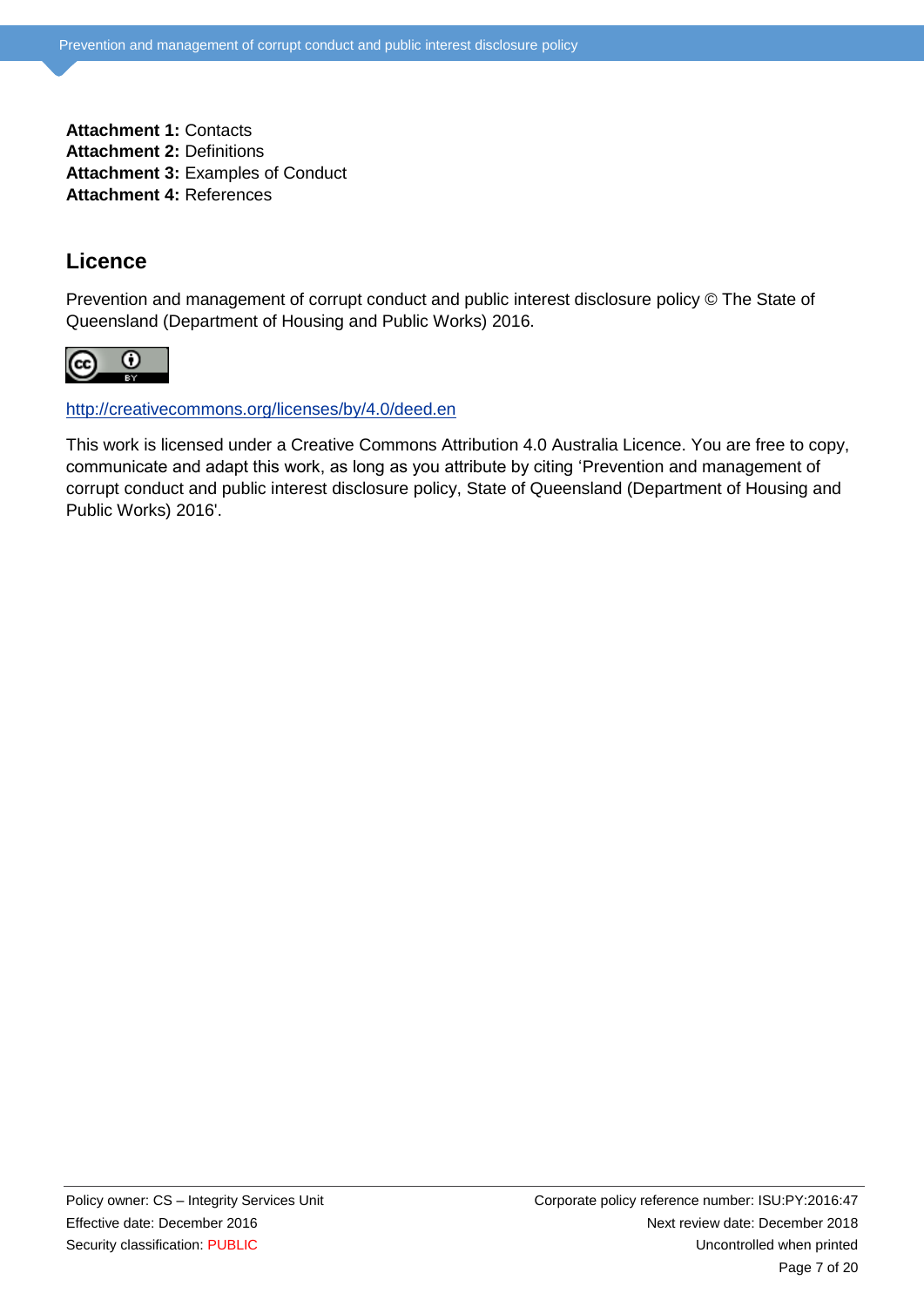## **Attachment 1: Contacts**

## **Corrupt Conduct Matters**

#### **Director-General**

Department of Housing and Public Works Level 31, 1 William Street Brisbane Qld 4000 GPO Box 2457 Brisbane Qld 4001 Telephone (07) 3008 2936 Facsimile (07) 3224 5616

#### **Assistant Director-General, Corporate Services (CCC Liaison Officer; nominated person under section 48A(2) of the** *Crime and Corruption Act 2001 (Qld)***)**

Department of Housing and Public Works Level 26, 41 George Street Brisbane Qld 4000 GPO Box 2457 Brisbane Qld 4001 Telephone (07) 3008 2900

#### **Manager, Integrity Services Unit**

Department of Housing and Public Works Level 17, 53 Albert Street Brisbane Qld 4000 GPO Box 2457 Brisbane Qld 4001 Telephone (07) 3008 2924

#### **Crime and Corruption Commission**

Complaints Section Level 2, North Tower Green Square 515 St Pauls Terrace Fortitude Valley Q 4006 GPO Box 3123 Brisbane Qld 4001 Telephone (07) 3360 6060 Facsimile (07) 3360 6333 Toll Free 1800 061 611 – outside Brisbane, within Queensland [www.ccc.qld.gov.au](http://www.ccc.qld.gov.au/)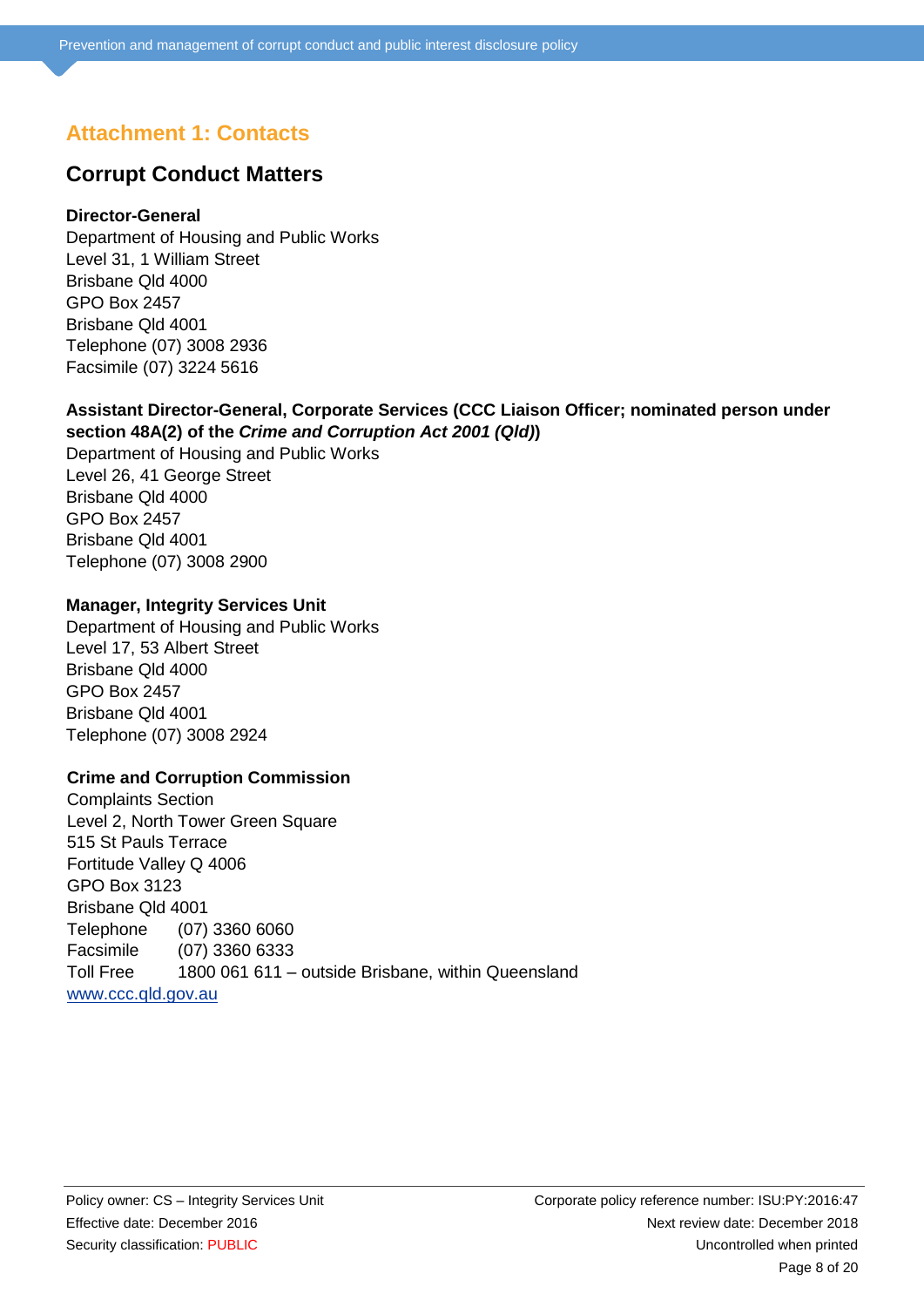### **[Contacts](http://www.ccc.qld.gov.au/Contacts) - Public Interest Disclosures**

#### **Director-General**

Department of Housing and Public Works Level 31, 1 William Street Brisbane Qld 4000 GPO Box 2457 Brisbane Qld 4001 Telephone (07) 3008 2936 Facsimile (07) 3224 5616

#### **Assistant Director-General, Corporate Services (PID Contact Officer)**

Department of Housing and Public Works Level 26, 41 George Street Brisbane Qld 4000 GPO Box 2457 Brisbane Qld 4001 Telephone (07) 3008 2900 Telephone (07) 3008 2924

#### **Executive Director, Human Resources (PID Support Officer)**

Department of Housing and Public Works Level 7, 41 George Street GPO Box 2457 Brisbane Qld 4001 Telephone (07) 3008 3040 Facsimile (07) 3225 8120

#### **Manager, Integrity Services Unit**

Department of Housing and Public Works Level 17, 53 Albert Street Brisbane Old 4000 GPO Box 2457 Brisbane Qld 4001

#### **Queensland Ombudsman**

Level 17, 53 Albert Street, Brisbane QLD 4000 GPO Box 3314, Brisbane QLD 4001 Telephone (07) 3005 7000 Facsimile (07) 3005 7067 Toll Free 1800 068 908 <http://www.ombudsman.qld.gov.au/>

#### **Crime and Corruption Commission (for complaints of suspected corrupt conduct)**

Complaints Section Level 2, North Tower Green Square 515 St Pauls Terrace Fortitude Valley Qld 4006 GPO Box 3123, Brisbane Qld 4001 Telephone (07) 3360 6060 Facsimile (07) 3360 6333 Toll Free 1800 061 611 – outside Brisbane, within Queensland <http://www.ccc.qld.gov.au/>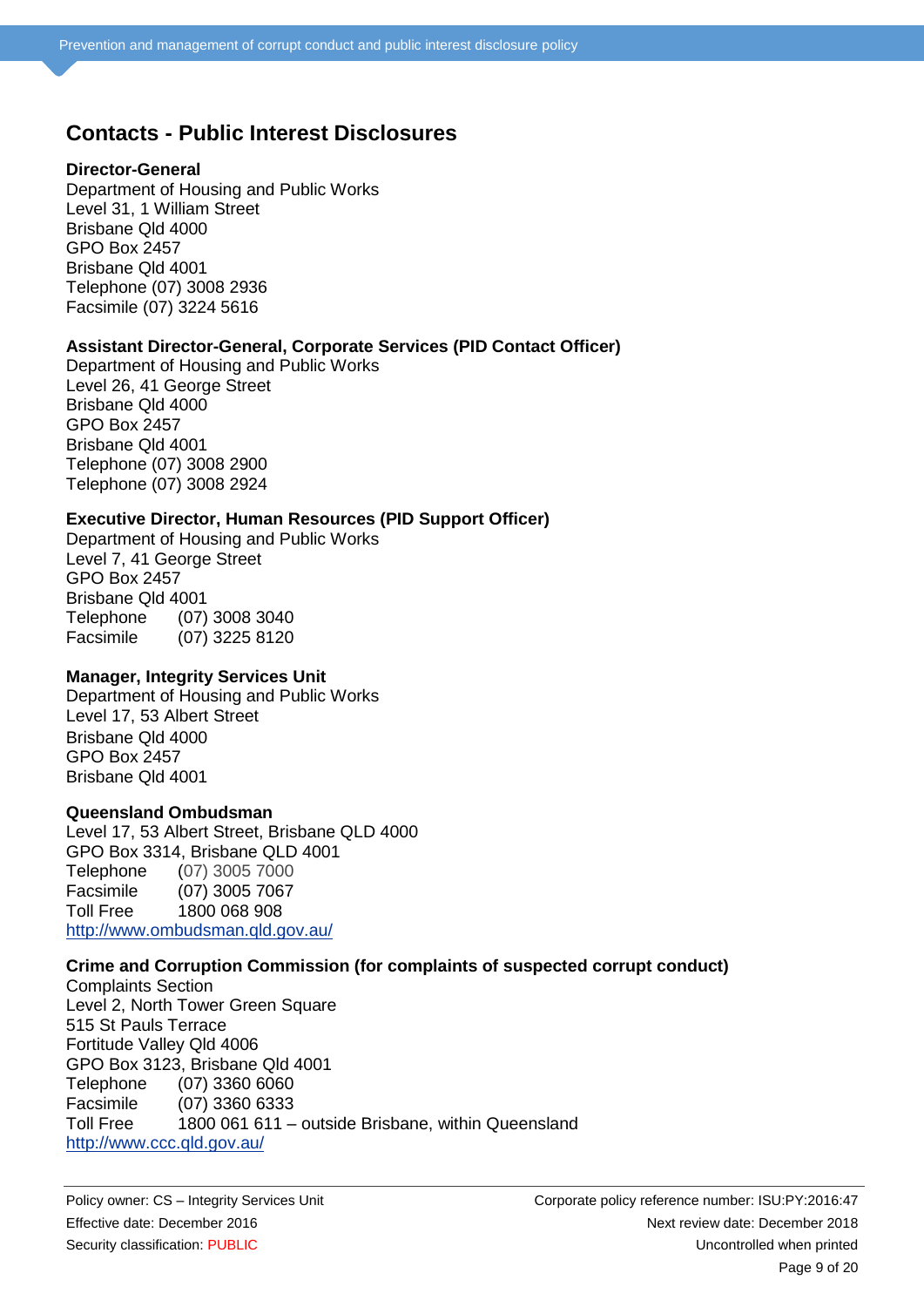## **Attachment 2: Definitions**

| <b>Term</b>                                              | <b>Description</b>                                                                                                                                                                                                                                                                                                                                                                                                                                                                                                                                                                                       |  |
|----------------------------------------------------------|----------------------------------------------------------------------------------------------------------------------------------------------------------------------------------------------------------------------------------------------------------------------------------------------------------------------------------------------------------------------------------------------------------------------------------------------------------------------------------------------------------------------------------------------------------------------------------------------------------|--|
| All persons<br>working for and<br>with the<br>department | Means any Department of Housing and Public Works (HPW) employee<br>whether permanent, temporary, full-time, part-time or casual and any<br>volunteer, student, contractor, consultant or anyone who works in any other<br>capacity for HPW.                                                                                                                                                                                                                                                                                                                                                              |  |
| <b>Benefit</b>                                           | Includes property, advantage, service, entertainment, the use of or access to<br>property or facilities and anything of benefit to a person whether or not it has<br>any inherent or tangible value, purpose or attribute.                                                                                                                                                                                                                                                                                                                                                                               |  |
| <b>CCC</b>                                               | The Crime and Corruption Commission                                                                                                                                                                                                                                                                                                                                                                                                                                                                                                                                                                      |  |
| <b>Conduct</b>                                           | Includes -<br>(a) neglect, failure and inaction and<br>(b) conspiracy to engage in conduct and<br>(c) attempt to engage in conduct.                                                                                                                                                                                                                                                                                                                                                                                                                                                                      |  |
| <b>Confidential</b><br><i>information</i>                | Includes:<br>(a)<br>information about the identity, occupation, residential or work address or<br>whereabouts of a person:<br>who makes a PID or<br>(i)<br>against whom a PID has been made and<br>(II)                                                                                                                                                                                                                                                                                                                                                                                                  |  |
|                                                          | information disclosed by a PID and<br>(b)<br>information about an individual's personal affairs and<br>(c)<br>information that, if disclosed, may cause Detriment to a person<br>(d)                                                                                                                                                                                                                                                                                                                                                                                                                     |  |
|                                                          | but does not include information publicly disclosed in a PID made to a court,<br>tribunal or other entity that may receive evidence under oath, unless further<br>disclosure of the information is prohibited by law.                                                                                                                                                                                                                                                                                                                                                                                    |  |
| <b>Corrupt conduct</b>                                   | Corrupt conduct has a specific meaning under the CC Act. It means conduct<br>of a person, regardless of whether the person holds or held an appointment,<br>that-                                                                                                                                                                                                                                                                                                                                                                                                                                        |  |
|                                                          | 1.<br>adversely affects, or could adversely affect, directly or indirectly, the<br>performance of functions or the exercise of powers of-<br>a unit of public administration; or<br>(i)<br>(ii) a person holding an appointment; and                                                                                                                                                                                                                                                                                                                                                                     |  |
|                                                          | 2.<br>results, or could result, directly or indirectly, in the performance of<br>functions or the exercise of powers mentioned in (1) in a way that-<br>is not honest or is not impartial; or<br>(i)<br>(ii) involves a breach of the trust placed in a person holding an<br>appointment, either knowingly or recklessly; or<br>(iii) involves a misuse of information or material acquired in or in<br>connection with the performance of functions or the exercise of<br>powers of a person holding an appointment; and<br>3.<br>is engaged in for the purpose of providing a benefit to the person or |  |
|                                                          | another person or causing a <i>detriment</i> to another person; and                                                                                                                                                                                                                                                                                                                                                                                                                                                                                                                                      |  |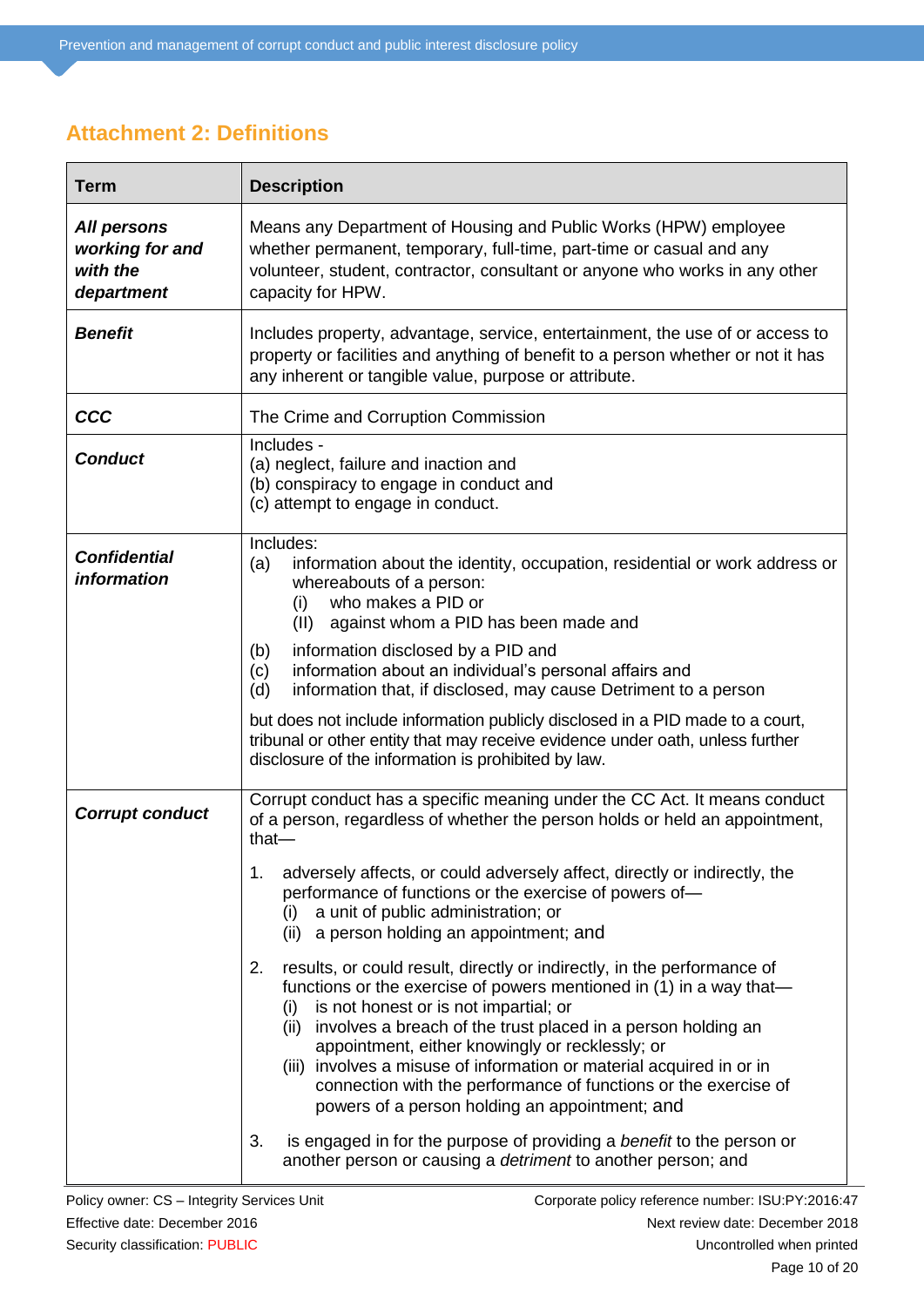|                   | would, if proved, be-<br>4.<br>(i) a criminal offence; or<br>(ii) a disciplinary breach providing reasonable grounds for terminating<br>the person's services, if the person is or were the holder of an<br>appointment.<br>Corrupt conduct can be attributed to any person, regardless of whether or not<br>they are employed in HPW, including:<br>employees<br>٠<br>people who used to but no longer work in the department<br>$\bullet$<br>people who subsequently take up an appointment in the department<br>$\bullet$<br>people who are suppliers or providers to the department<br>other private individuals or organisations<br>people outside Queensland where there is a direct link between the<br>conduct and its adverse effect on the department). <sup>1</sup><br>Corrupt conduct can include:<br>fraud<br>$\bullet$<br>abuse of public office<br>$\bullet$<br>loss of revenue to the State<br>$\bullet$<br>perverting the course of justice<br>٠<br>bribery<br>$\bullet$<br>offences relating to an electoral donation<br>$\bullet$<br>assault occasioning bodily harm<br>٠<br>stealing<br>forgery<br>$\bullet$<br>collusion <sup>2</sup><br>obtaining or offering a secret commission<br>(This list is not exhaustive. Examples are set out in Attachment 3). |
|-------------------|---------------------------------------------------------------------------------------------------------------------------------------------------------------------------------------------------------------------------------------------------------------------------------------------------------------------------------------------------------------------------------------------------------------------------------------------------------------------------------------------------------------------------------------------------------------------------------------------------------------------------------------------------------------------------------------------------------------------------------------------------------------------------------------------------------------------------------------------------------------------------------------------------------------------------------------------------------------------------------------------------------------------------------------------------------------------------------------------------------------------------------------------------------------------------------------------------------------------------------------------------------------------------------|
| <b>Department</b> | Department of Housing and Public Works                                                                                                                                                                                                                                                                                                                                                                                                                                                                                                                                                                                                                                                                                                                                                                                                                                                                                                                                                                                                                                                                                                                                                                                                                                          |
| <b>Detriment</b>  | Includes:<br>(a)<br>personal injury or prejudice to safety<br>(b)<br>property damage or loss<br>intimidation or harassment<br>(c)<br>adverse discrimination, disadvantage or adverse treatment about<br>(d)<br>career, profession, employment, trade or business<br>financial loss<br>(e)<br>damage to reputation, including, for example, personal, professional or<br>(f)<br>business reputation.                                                                                                                                                                                                                                                                                                                                                                                                                                                                                                                                                                                                                                                                                                                                                                                                                                                                             |

 $\overline{a}$ 

 $1$  "Corruption in focus: A guide to dealing with corrupt conduct in the Queensland public sector", CCC, July 2014, page 1.3.

<sup>&</sup>lt;sup>2</sup> Collusion – in general terms, means a secret agreement for a fraudulent purpose. Collusion may occur between a range of different parties eg between employees, or between employees and suppliers, or between suppliers, etc.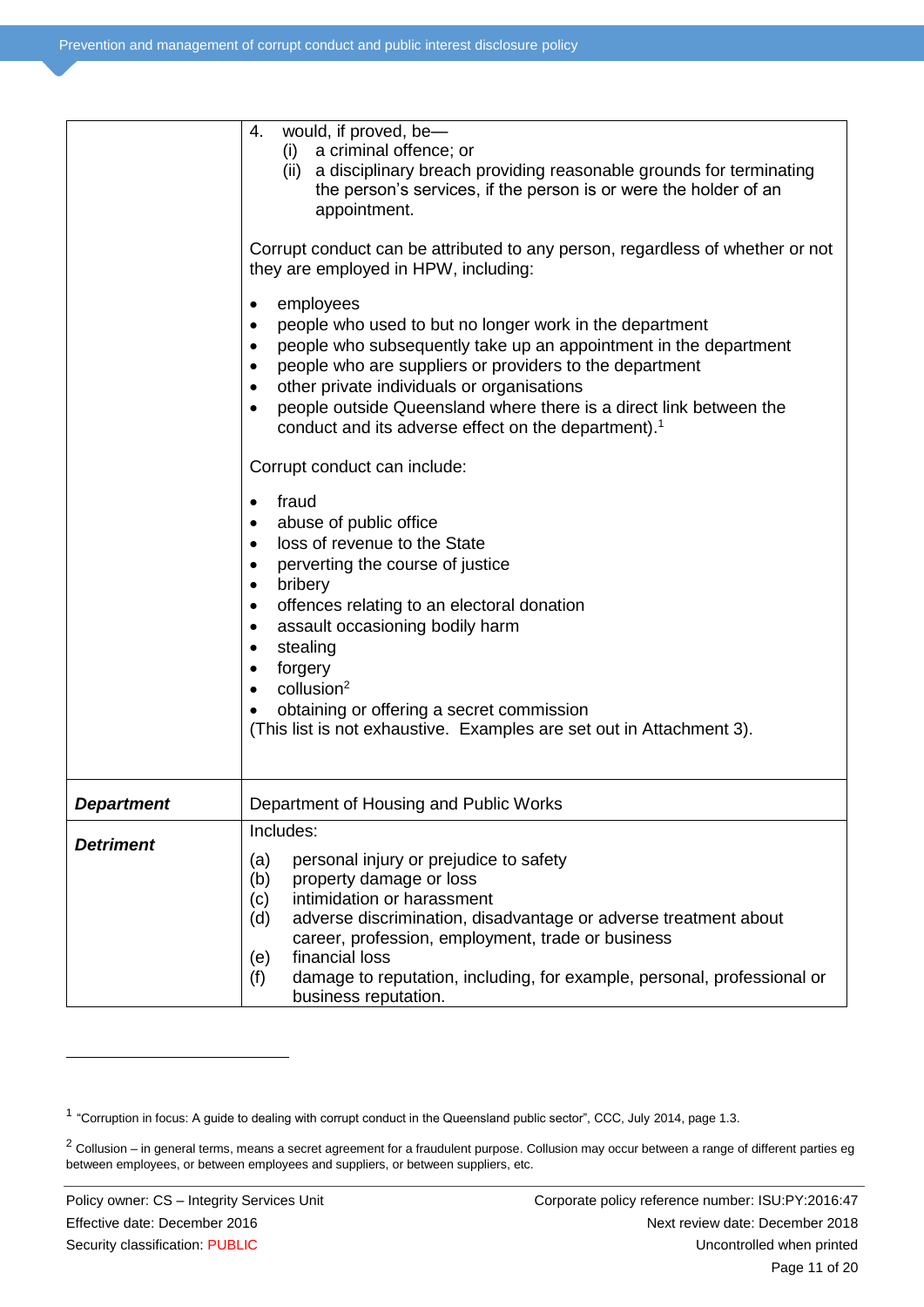| <b>Discloser</b>                                       | Means a person who makes a PID.                                                                                                                                                                                                                                                                                                                                                                                                                                                                                                                                                                                                                                                                                                            |  |
|--------------------------------------------------------|--------------------------------------------------------------------------------------------------------------------------------------------------------------------------------------------------------------------------------------------------------------------------------------------------------------------------------------------------------------------------------------------------------------------------------------------------------------------------------------------------------------------------------------------------------------------------------------------------------------------------------------------------------------------------------------------------------------------------------------------|--|
| <b>Employee/s</b>                                      | Means a person employed under the <b>Public Service Act 2008 (Qld)</b> .                                                                                                                                                                                                                                                                                                                                                                                                                                                                                                                                                                                                                                                                   |  |
| <b>Maladministration</b>                               | Is administrative action that:<br>(a)<br>was taken contrary to law or<br>was unreasonable, unjust, oppressive, or improperly discriminatory or<br>(b)<br>was in accordance with a rule of law or a provision of an Act or a<br>(c)<br>practice that is or may be unreasonable, unjust, oppressive, or<br>improperly discriminatory in the particular circumstances or<br>(d)<br>was taken -<br>for an improper purpose or<br>(i)<br>on irrelevant grounds or<br>(ii)<br>having regard to irrelevant considerations or<br>(iii)<br>was an action for which reasons should have been given, but were not<br>(e)<br>given or<br>was based wholly or partly on a mistake of law or fact or<br>(f)<br>(g)<br>was wrong.                         |  |
| <b>Member of the</b><br>Legislative<br><b>Assembly</b> | Means an elected Member of Parliament.                                                                                                                                                                                                                                                                                                                                                                                                                                                                                                                                                                                                                                                                                                     |  |
| <b>Nominated person</b>                                | Means the person nominated under section 48A(2) of the CC Act to:<br>notify the CCC of any complaint that involves, or may involve, the<br>$\bullet$<br>Director-General under section 38 of the CC Act; and<br>deal with the complaint under section 44 of the CC Act, subject to the<br>٠<br>CCC's monitoring role when:<br>directions issued under section 40 of the CC Act apply; or<br>$\circ$<br>pursuant to section 46, the CCC refers the complaint to the nominated<br>$\circ$<br>person to deal with.<br>This policy nominates the Assistant Director-General, Corporate Services, or<br>- in the absence or unavailability of the Assistant Director-General - the<br>Manager, Integrity Services Unit as the nominated person. |  |
| <b>Proper Authority</b>                                | Means:<br>a public sector entity or<br>(a)<br>a Member of the Legislative Assembly.<br>(b)                                                                                                                                                                                                                                                                                                                                                                                                                                                                                                                                                                                                                                                 |  |
| <b>Public Health or</b><br><b>Safety</b>               | Includes the health or safety of persons:<br>under lawful care or control or<br>(a)<br>using community facilities or services provided by the public or private<br>(b)<br>sector or<br>in employment workplaces.<br>(c)                                                                                                                                                                                                                                                                                                                                                                                                                                                                                                                    |  |
| <b>Public Interest</b><br>Disclosure/s                 | Means a disclosure of information made to the proper authority:<br>by an employee about:<br>(1)<br>(a) the conduct of another person that could, if proved, be -<br>corrupt conduct or<br>(i)                                                                                                                                                                                                                                                                                                                                                                                                                                                                                                                                              |  |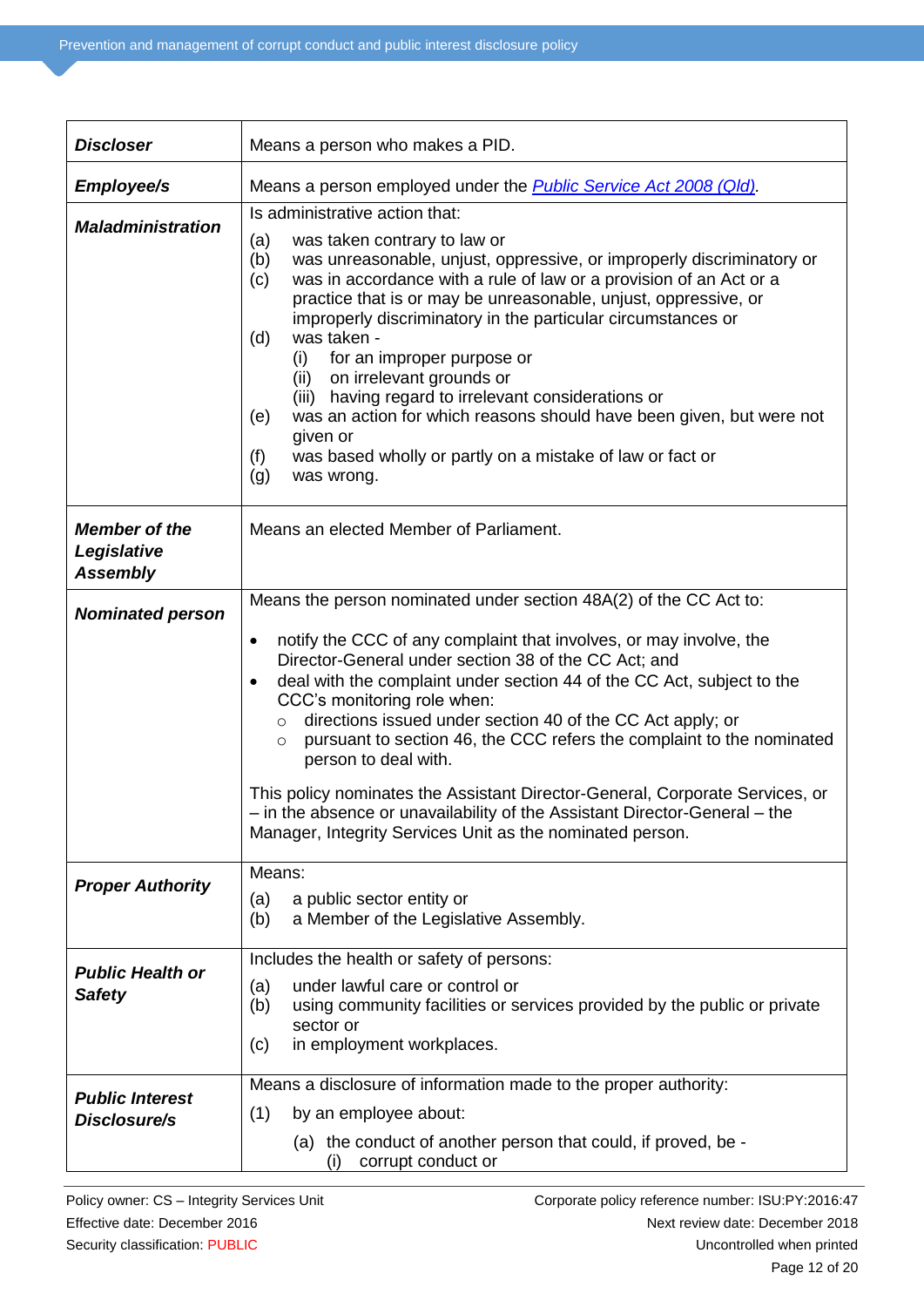|                                       | maladministration that adversely affects a person's interests in<br>(ii)<br>a substantial and specific way or                                                                                                                                                                                                                                             |  |
|---------------------------------------|-----------------------------------------------------------------------------------------------------------------------------------------------------------------------------------------------------------------------------------------------------------------------------------------------------------------------------------------------------------|--|
|                                       | (b) a substantial misuse of public resources (other than an alleged<br>misuse based on a mere disagreement over policy that may<br>properly be adopted about amounts, purposes and priorities of<br>expenditure) or<br>(c) a substantial and specific danger to public health or safety or<br>(d) a substantial and specific danger to the environment or |  |
|                                       | (2)<br>by any person (including an employee) about:                                                                                                                                                                                                                                                                                                       |  |
|                                       | (a) a substantial and specific danger to the health or safety of a person<br>with a disability (as defined in section 11 of the <i>Disability Services</i><br><b>Act 2006 (Qld)</b> or                                                                                                                                                                    |  |
|                                       | (b) the commission of an offence against a provision mentioned in<br>Schedule 2 of the PID Act, if the commission of the offence is or<br>would be a substantial and specific danger to the environment or                                                                                                                                                |  |
|                                       | (c) a contravention of a condition imposed under a provision<br>mentioned in Schedule 2 of the PID Act, if the contravention is or<br>would be a substantial and specific danger to the environment or<br>(d) the conduct of another person that could, if proved, be a reprisal.                                                                         |  |
|                                       | A PID includes all information and help given by the discloser to the proper<br>authority for the PID.                                                                                                                                                                                                                                                    |  |
| <b>Public Sector</b><br><b>Entity</b> | Has the meaning in section 6 of the PID Act. Pursuant to section 6, a public<br>sector entity is any of the following-                                                                                                                                                                                                                                    |  |
|                                       | (a) a committee of the Legislative Assembly, whether or not a statutory<br>committee;<br>the parliamentary service;<br>(b)<br>a court or tribunal;<br>(c)<br>(d) the administrative office attached to a court or tribunal;<br>(e) the Executive Council;<br>(f)<br>a department;<br>Note-                                                                |  |
|                                       | The following are, or are included in, departments—<br>• the Queensland Ambulance Service<br>• the Queensland Fire and Rescue Service<br>• the Queensland Police Service.                                                                                                                                                                                 |  |
|                                       | a local government;<br>(g)<br>(h) a registered higher education provider or TAFE Queensland;<br>the Queensland Agricultural Training Colleges under the <b>Queensland</b><br>(i)<br><b>Agricultural Training Colleges Act 2005 (Qld),</b>                                                                                                                 |  |
|                                       | an entity established under an Act or under State or local government<br>(j)<br>authorisation for a public, State or local government purpose;<br>an entity, prescribed under a regulation, that is assisted by public funds.<br>(k)                                                                                                                      |  |
|                                       | However, the following are not public sector entities—                                                                                                                                                                                                                                                                                                    |  |
|                                       | (a) a corporate entity, other than to the extent expressly stated in this Act;<br>a GOC, other than to the extent expressly stated in this Act;<br>(b)<br>the following entities under the <b>Education (General Provisions) Act 2006</b><br>(c)<br><u>(Qld)—</u><br>(i) an advisory committee;                                                           |  |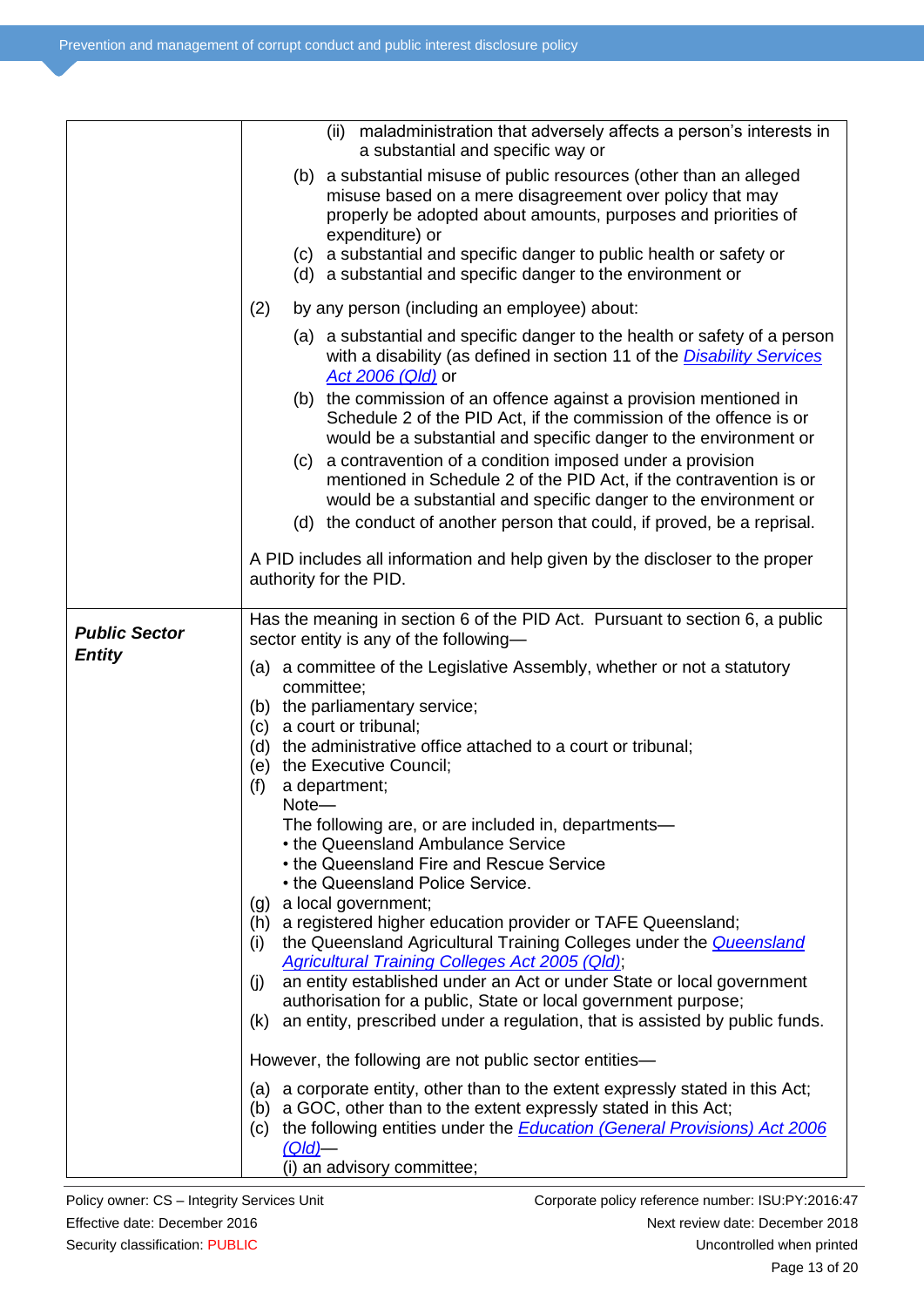|                                                             | (ii) a non-State school;<br>(iii) a parents and citizens association;<br>an entity prescribed under a regulation.<br>(d)                                                                                                                                                                                                                                                                                                                                                                                                                                                                                                                                                                                                                       |
|-------------------------------------------------------------|------------------------------------------------------------------------------------------------------------------------------------------------------------------------------------------------------------------------------------------------------------------------------------------------------------------------------------------------------------------------------------------------------------------------------------------------------------------------------------------------------------------------------------------------------------------------------------------------------------------------------------------------------------------------------------------------------------------------------------------------|
|                                                             | A State educational institution or school council is part of the department in<br>which the Education (General Provisions) Act 2006 (Qld) is administered.                                                                                                                                                                                                                                                                                                                                                                                                                                                                                                                                                                                     |
| <b>Reasonable</b>                                           | Action taken by a manager in relation to an employee, includes any of the<br>following taken by the manager:                                                                                                                                                                                                                                                                                                                                                                                                                                                                                                                                                                                                                                   |
| <b>Management</b><br><b>Action</b>                          | (a) a reasonable appraisal of the employee's work performance<br>a reasonable requirement that the employee undertake counselling<br>(b)<br>a reasonable suspension of the employee from the employment<br>(c)<br>workplace<br>(d) a reasonable disciplinary action<br>(e) a reasonable action to transfer or deploy the employee<br>a reasonable action to end the employee's employment by way of<br>(f)<br>redundancy or retrenchment<br>(g) a reasonable action in relation to an action mentioned in paragraphs (a)<br>to $(f)$<br>a reasonable action in relation to the employee's failure to obtain a<br>(h)<br>promotion, reclassification, transfer or benefit, or to retain a benefit, in<br>relation to the employee's employment. |
| Reasonably<br>suspects                                      | Means suspects on grounds that are reasonable in the circumstances.                                                                                                                                                                                                                                                                                                                                                                                                                                                                                                                                                                                                                                                                            |
| <b>Reprisal/s</b>                                           | Means causing, or attempting or conspiring to cause, detriment to another<br>person because, or in the belief that:                                                                                                                                                                                                                                                                                                                                                                                                                                                                                                                                                                                                                            |
|                                                             | (a) the other person or someone else has made, or intends to make, a PID<br>or                                                                                                                                                                                                                                                                                                                                                                                                                                                                                                                                                                                                                                                                 |
|                                                             | (b) the other person or someone else is, has been, or intends to be, involved<br>in a proceeding under the PID Act against any person.                                                                                                                                                                                                                                                                                                                                                                                                                                                                                                                                                                                                         |
|                                                             | An attempt to cause detriment includes an attempt to induce a person to<br>cause detriment.                                                                                                                                                                                                                                                                                                                                                                                                                                                                                                                                                                                                                                                    |
| <b>Subject Officer</b>                                      | Means an employee against whom a complaint has been made.                                                                                                                                                                                                                                                                                                                                                                                                                                                                                                                                                                                                                                                                                      |
| <b>Supportive</b><br><b>Reporting</b><br><b>Environment</b> | Means creating a workplace culture where employees feel comfortable<br>reporting suspected wrongdoing, have confidence that their concerns will be<br>appropriately dealt with and do not fear or concern adverse treatment arising<br>from their reporting of suspected wrongdoing.                                                                                                                                                                                                                                                                                                                                                                                                                                                           |
| <b>Unit of Public</b><br><b>Administration</b><br>(UPA)     | UPA has the meaning in section 20 of the CC Act. Pursuant to section 20,<br>each of the following is a unit of public administration-                                                                                                                                                                                                                                                                                                                                                                                                                                                                                                                                                                                                          |
|                                                             | (a) the Legislative Assembly, and the parliamentary service;<br>the Executive Council;<br>(b)<br>a department;<br>(c)<br>the police service;<br>(d)<br>(da) a local government;                                                                                                                                                                                                                                                                                                                                                                                                                                                                                                                                                                |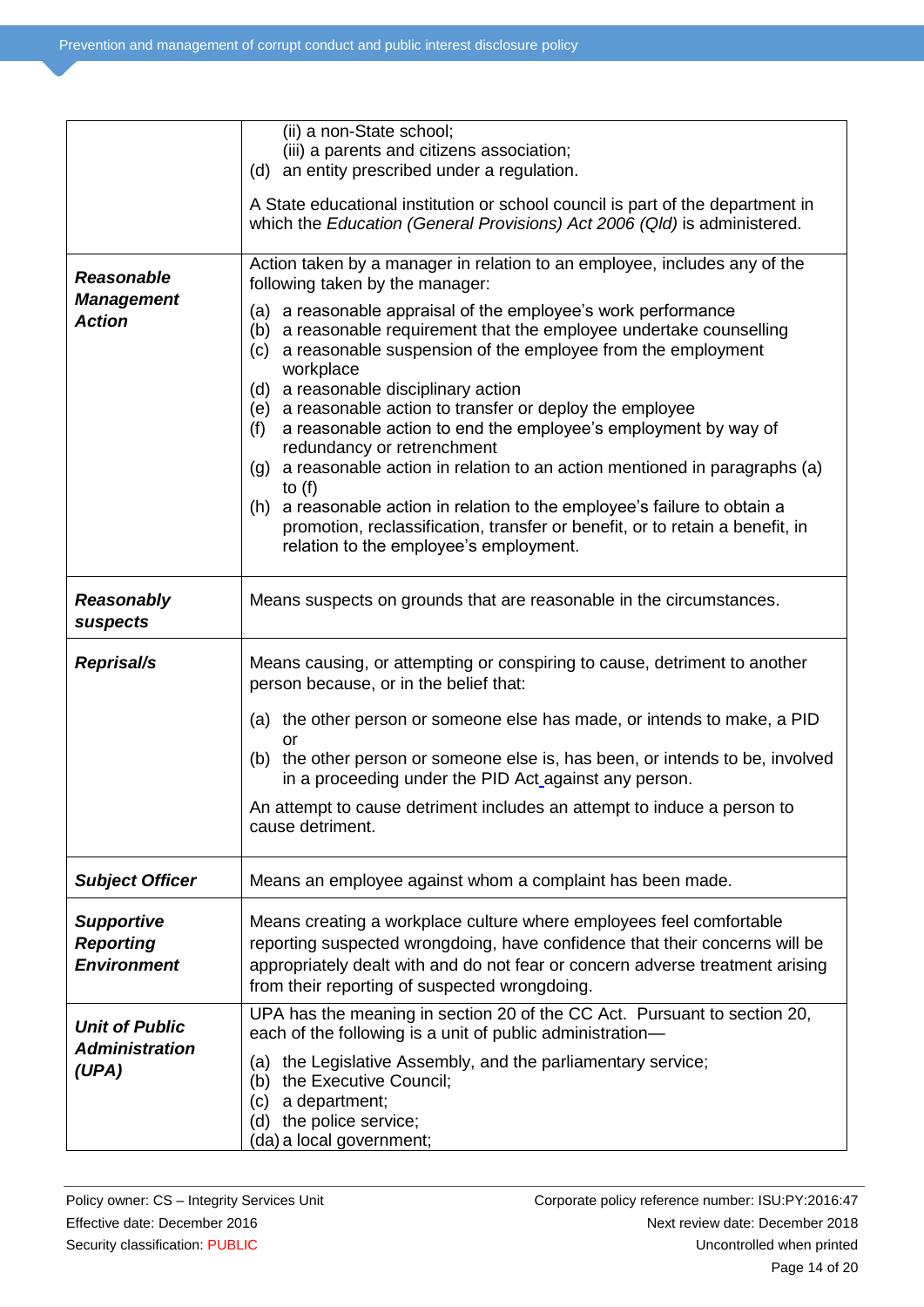| a corporate entity established by an Act or that is of a description of a<br>(e)<br>corporate entity provided for by an Act which, in either case, collects<br>revenues or raises funds under the authority of an Act;<br>a non-corporate entity, established or maintained under an Act, that-<br>(f)<br>(i) is funded to any extent with State moneys; or<br>(ii) is financially assisted by the State;<br>a State court, of whatever jurisdiction, and its registry and other<br>(g)<br>administrative offices;              |
|---------------------------------------------------------------------------------------------------------------------------------------------------------------------------------------------------------------------------------------------------------------------------------------------------------------------------------------------------------------------------------------------------------------------------------------------------------------------------------------------------------------------------------|
|                                                                                                                                                                                                                                                                                                                                                                                                                                                                                                                                 |
| another entity prescribed under a regulation.<br>(h)                                                                                                                                                                                                                                                                                                                                                                                                                                                                            |
| However, none of the following is a unit of public administration—<br>the commission;<br>(a)<br>(b) the parliamentary commissioner;<br>(c) the entity consisting of-<br>the parliamentary commissioner; and<br>(i)<br>(ii) officers and employees of the parliamentary service assigned to the<br>parliamentary commissioner; and<br>(iii) persons engaged to provide the parliamentary commissioner with<br>services, information or advice;<br>an entity declared by an Act not to be a unit of public administration.<br>(d) |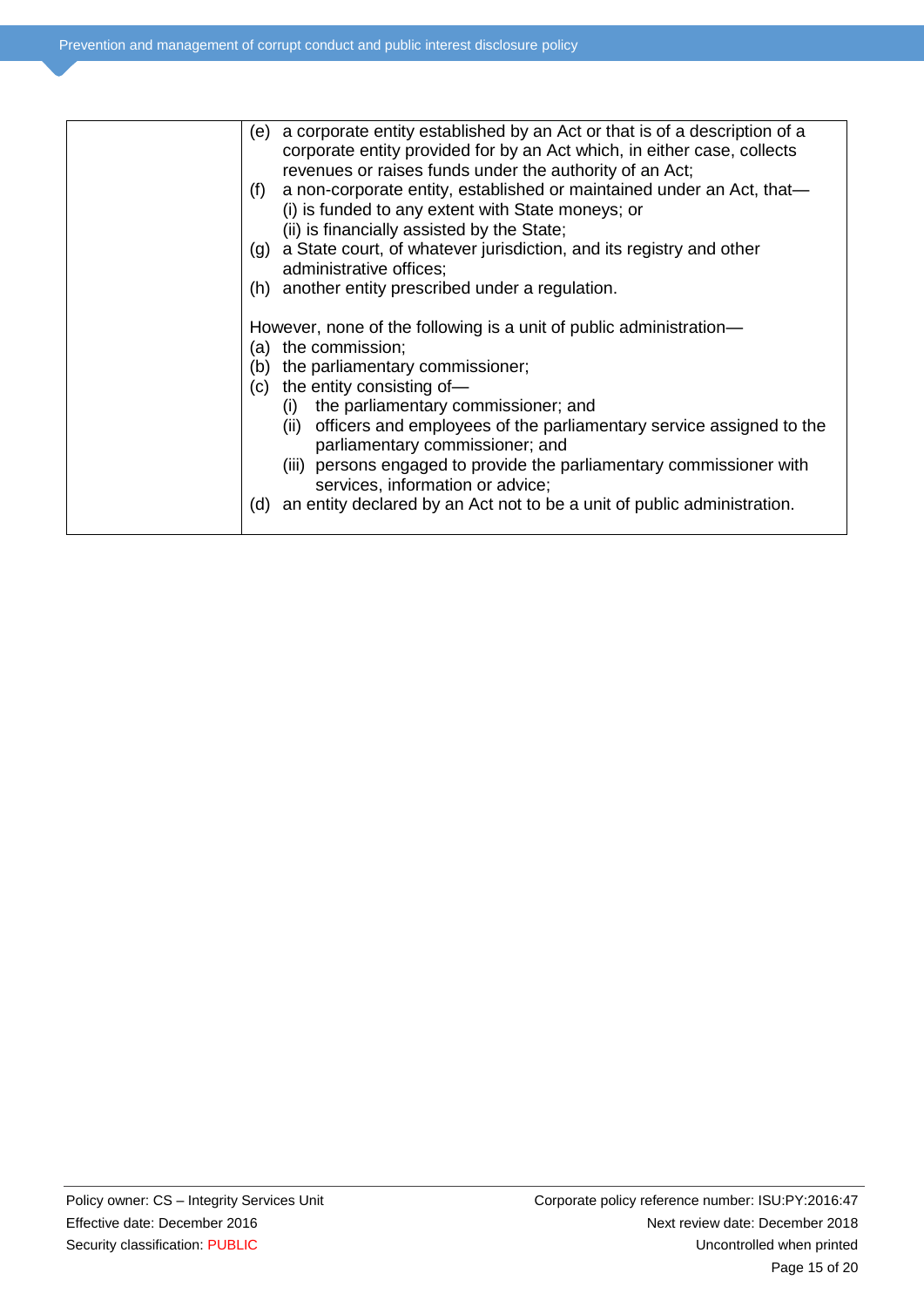## **Attachment 3: References**

The requirements set out in this document are based on, and are consistent with, relevant Government legislation, regulations, directives, information standards and/or policies at the time of publication.

#### **Legislation and regulations**

*[Crime and Corruption Act 2001 \(Qld\)](https://www.legislation.qld.gov.au/LEGISLTN/CURRENT/C/CrimeandCorruptionA01.pdf) [Public Interest Disclosure Act 2010 \(Qld\)](https://www.legislation.qld.gov.au/LEGISLTN/CURRENT/P/PubIntDisA10.pdf) [Public Service Act 2008 \(Qld\)](https://www.legislation.qld.gov.au/LEGISLTN/CURRENT/P/PublicServA08.pdf)*

#### **Queensland Government documents**

[Code of Conduct for the Queensland Public Service](http://www.premiers.qld.gov.au/publications/categories/policies-and-codes/code-of-conduct.aspx) [The Queensland Government Indemnity Guideline \(PSC\)](https://www.qld.gov.au/gov/documents/guideline/queensland-government-indemnity-guideline) [Public Interest Disclosure Standard \(Queensland Ombudsman\)](https://www.ombudsman.qld.gov.au/what-we-do/role-of-the-ombudsman/legislation-and-standard)

#### **Department of Housing and Public Works documents**

[Complaints management policy](https://www.hpw.qld.gov.au/aboutus/Complaints/Pages/Default.aspx) [Fraud and corruption prevention policy](https://www.hpw.qld.gov.au/aboutus/Pages/default.aspx) [Prevention and management of corrupt conduct and public interest disclosure procedure](https://www.hpw.qld.gov.au/aboutus/Complaints/Pages/Default.aspx) [Risk management policy](https://hpwqld.sharepoint.com/sites/intranet/ResourceCentre/PoliciesProcedures/Pages/Risk.aspx) [Section 40 Directions between the Crime and Corruption Commission and Department of Housing and](https://hpwqld.sharepoint.com/sites/intranet/ResourceCentre/PoliciesProcedures/Pages/Integrity.aspx)  [Public Works](https://hpwqld.sharepoint.com/sites/intranet/ResourceCentre/PoliciesProcedures/Pages/Integrity.aspx) [Use of ICT facilities and devices policy](https://hpwqld.sharepoint.com/sites/intranet/ResourceCentre/PoliciesProcedures/Pages/IT.aspx)

#### **Other resources**

[Corruption in focus: A guide to dealing with corrupt conduct in the Queensland public sector, Crime and](http://www.ccc.qld.gov.au/corruption/information-for-the-public-sector/corruption-in-focus)  [Corruption Commission, July 2014](http://www.ccc.qld.gov.au/corruption/information-for-the-public-sector/corruption-in-focus)

Making a public interest disclosure – a quide for individuals working in the public sector 2011 (publication jointly prepared by the Crime and Misconduct Commission, the Queensland Ombudsman and the Public Service Commission)

Handling a public interest disclosure – [a guide for public sector managers and supervisors 2011](https://www.ombudsman.qld.gov.au/improve-public-administration/public-interest-disclosures/public-interest-disclosure-resources/public-interest-disclosure-guides) (publication jointly prepared by the Crime and Misconduct Commission, the Queensland Ombudsman and the Public Service Commission)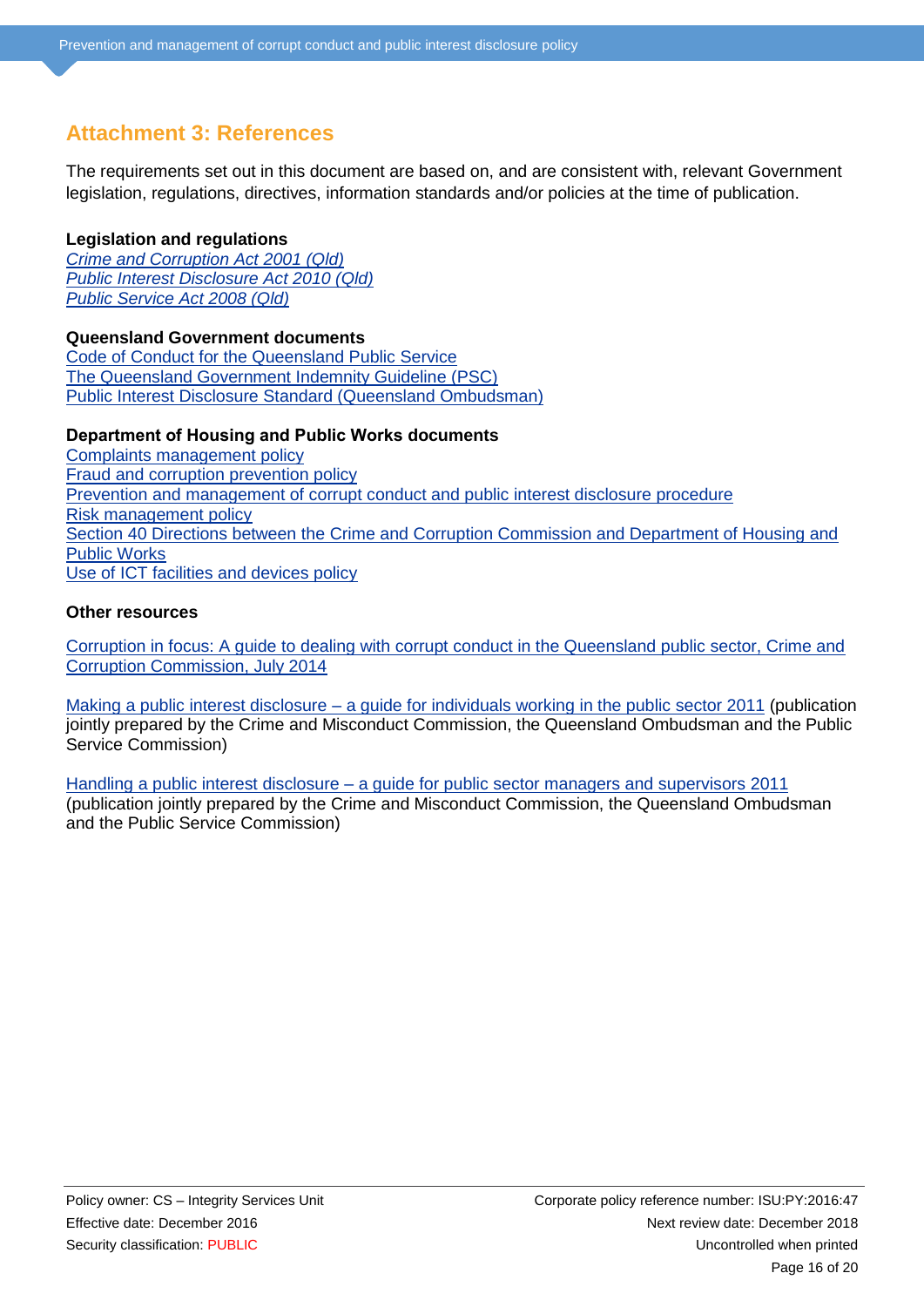## **Attachment 4: Examples of conduct**

Examples of conduct which may be "corrupt conduct" include:

- A contractor engaged to develop a tender specification for a particular service, fails to disclose her husband works as a senior manager in a company that provides a particular service.
- An employee repeatedly falsifies their timesheets.
- An employee favours a friend in the provision of a departmental service.
- An employee sells scrap materials obtained from government owned buildings and retains the proceeds.
- An employee gets a contractor to perform work at their home and the value of the work is invoiced to the department (this is corrupt conduct on the part of the contractor and the employee).
- A person who was formerly employed in the department uses confidential information obtained during their employment with the department to help their new employer obtain government business.
- A supplier gives an employee gifts in return for being awarded work (this is corrupt conduct on the part of the supplier and the employee).
- A supplier and an employee collude by agreeing that the supplier will invoice the department for work not performed (and the employee will approve the false invoices) and they will share the proceeds (this is corrupt conduct on the part of the supplier and employee).
- An employee steals \$200 from petty cash.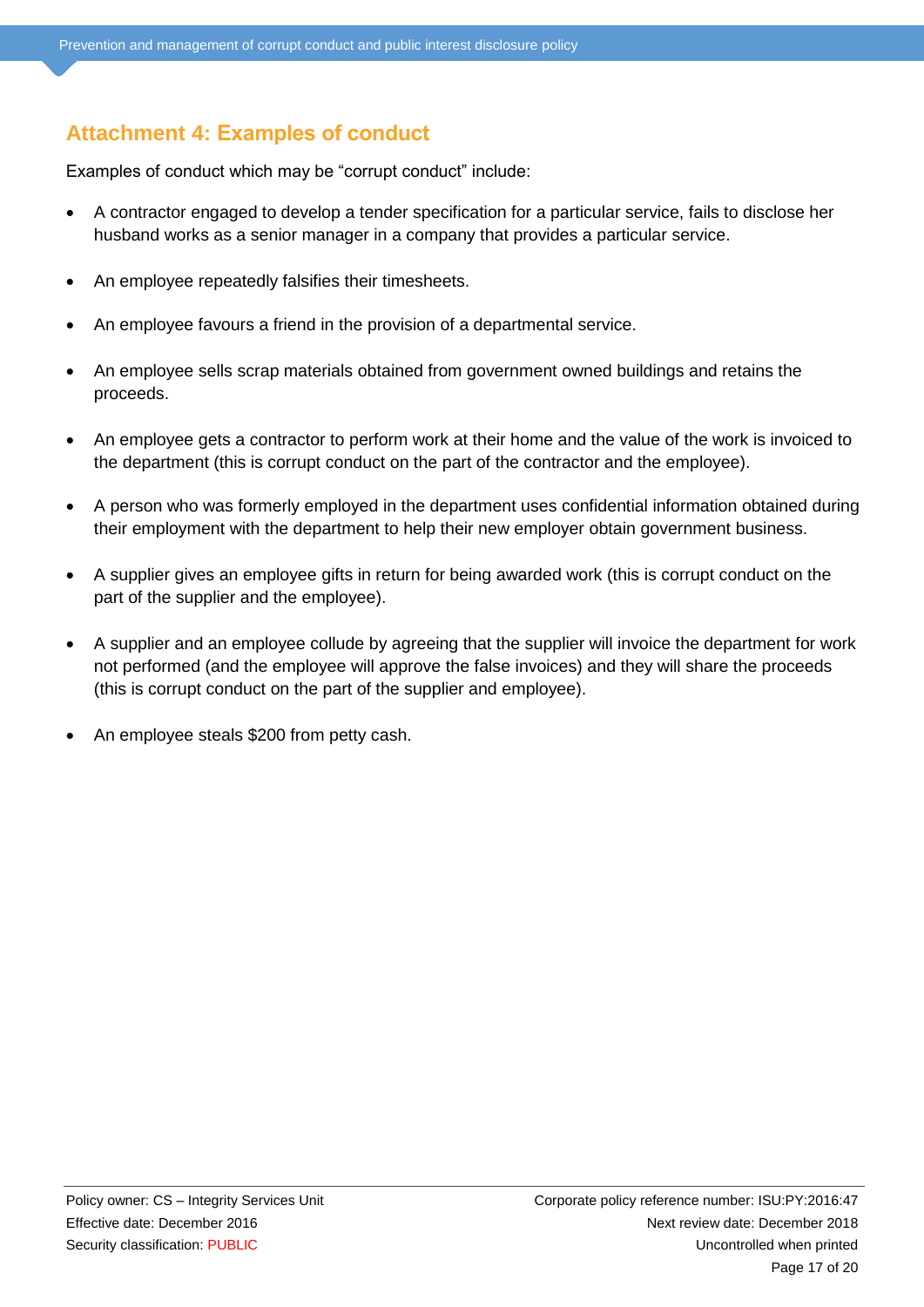## **Attachment 5: Areas of perceived high fraud and corruption risk in the public sector**

The former Crime and Misconduct Commission (CMC) survey *Profiling the Queensland public sector*  outlines operational areas and functions perceived to have high fraud and corruption risk, including:

| financial functions                                 | such as the receipt of cash, revenue collection and payment systems,<br>salaries and allowances, entertainment expenses                                                                                        |
|-----------------------------------------------------|----------------------------------------------------------------------------------------------------------------------------------------------------------------------------------------------------------------|
| construction, development<br>and planning functions | ranging from land rezoning or development applications to construction<br>and building activities                                                                                                              |
| regulatory functions                                | involving the inspection, regulation or monitoring of facilities; and<br>operational practices, including the issue of fines or other sanctions                                                                |
| licensing functions                                 | such as the issue of qualifications or licences to indicate proficiency or<br>enable the performance of certain activities                                                                                     |
| demand-driven or allocation-<br>based functions     | where demand often exceeds supply, including the allocation of<br>services or grants of public funds; or the provision of subsidies,<br>financial assistance, concessions or other relief                      |
| procurement and purchasing<br>functions             | including e-commerce activities, tendering, contract management and<br>administration                                                                                                                          |
| other functions                                     | involving the exercise of discretion, or where there are regular dealings<br>between public sector and private sector personnel (especially<br>operations that are remotely based or have minimal supervision) |

[*Profiling the Queensland public sector*, Crime and Misconduct Commission, June 2004 reported in Fraud and Corruption Control guidelines for best practice Crime and Misconduct Commission, March 2005, p15]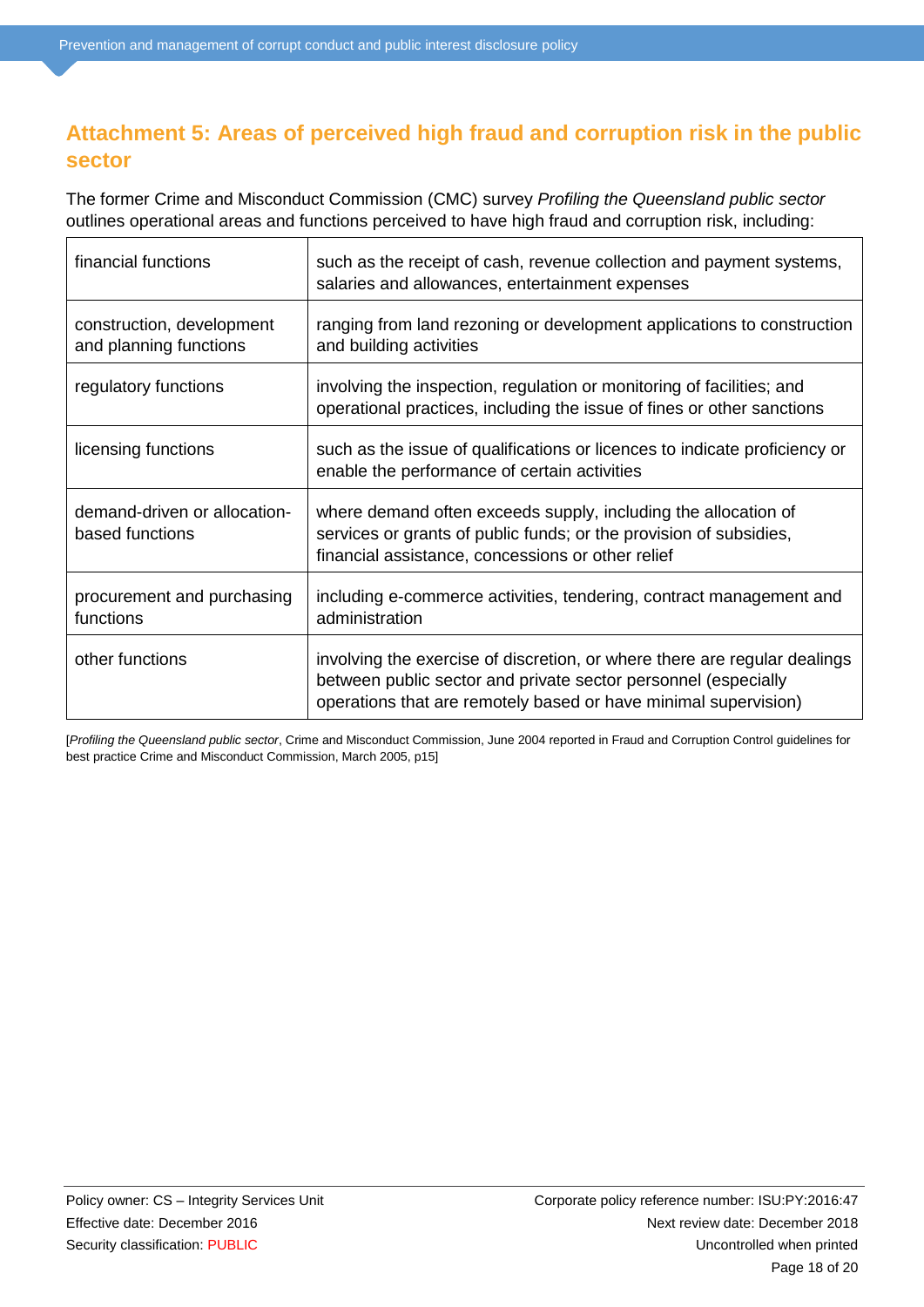## **Attachment 6: Identifying fraud and corruption risks**

A complete identification of fraud and corruption risk exposure comes from a thorough search for all potential risks. The broader the range of stakeholders involved in this process the more likely it is that all potential risks will be identified.

To identify fraud and corruption risks consider the following questions:

- How could fraud and corruption occur?
- What circumstances or events could cause this?
- What would be the impact or consequence?

#### **Sources of information which can be used to identify fraud and corruption risks include:**

#### *(i) Contextual information*

For example:

- $-$  the current goals and strategies of the Business Area
- main business activities and processes
- organisational levels and locations e.g. depot vs. Head Office, remote location vs. central business district
- major cost or revenue items
- $-$  services that are contracted out for delivery (how do we assess the work is performed as per the specification)
- significant things happening in the Business Area's environment
- $-$  risks and issues identified in audit reports
- reasons for material losses (recorded in the Material Losses Register)
- circumstances of officers being offered or receiving gifts and benefits (recorded in the Gifts and Benefits Register)
- feedback from stakeholders e.g. Assistant/Deputy Directors-General, client agencies, Queensland Audit Office.

#### *(ii) Past instances of fraud and corruption in HPW*

Types of fraud experienced by the department have included:

- misappropriation e.g. changing account details on a departmental system to deposit funds into a personal account
- falsifying official documents e.g. purposely recording inaccuracies on a timesheet to obtain a benefit, falsely claiming for overtime, falsifying medical certificates to obtain paid sick leave
- collusion e.g. staff colluding with a contractor to approve invoices (knowing that the work had not been undertaken) in return for kickbacks from the contractor

#### *(iii) Areas of perceived high fraud and corruption risk in the public sector*

Refer to Attachment 5.

#### **Other items to consider when considering fraud and corruption risks**

In December 2012 the CMC assessed HPW's compliance with its Building Integrity Program. The CMC's assessment was that the department's Integrity Framework and complaints handling were strong.

The CMC identified there were opportunities for further improvements in misconduct prevention particularly with respect to implementing strategies for strengthening staff understanding of the application of departmental policies and procedures.